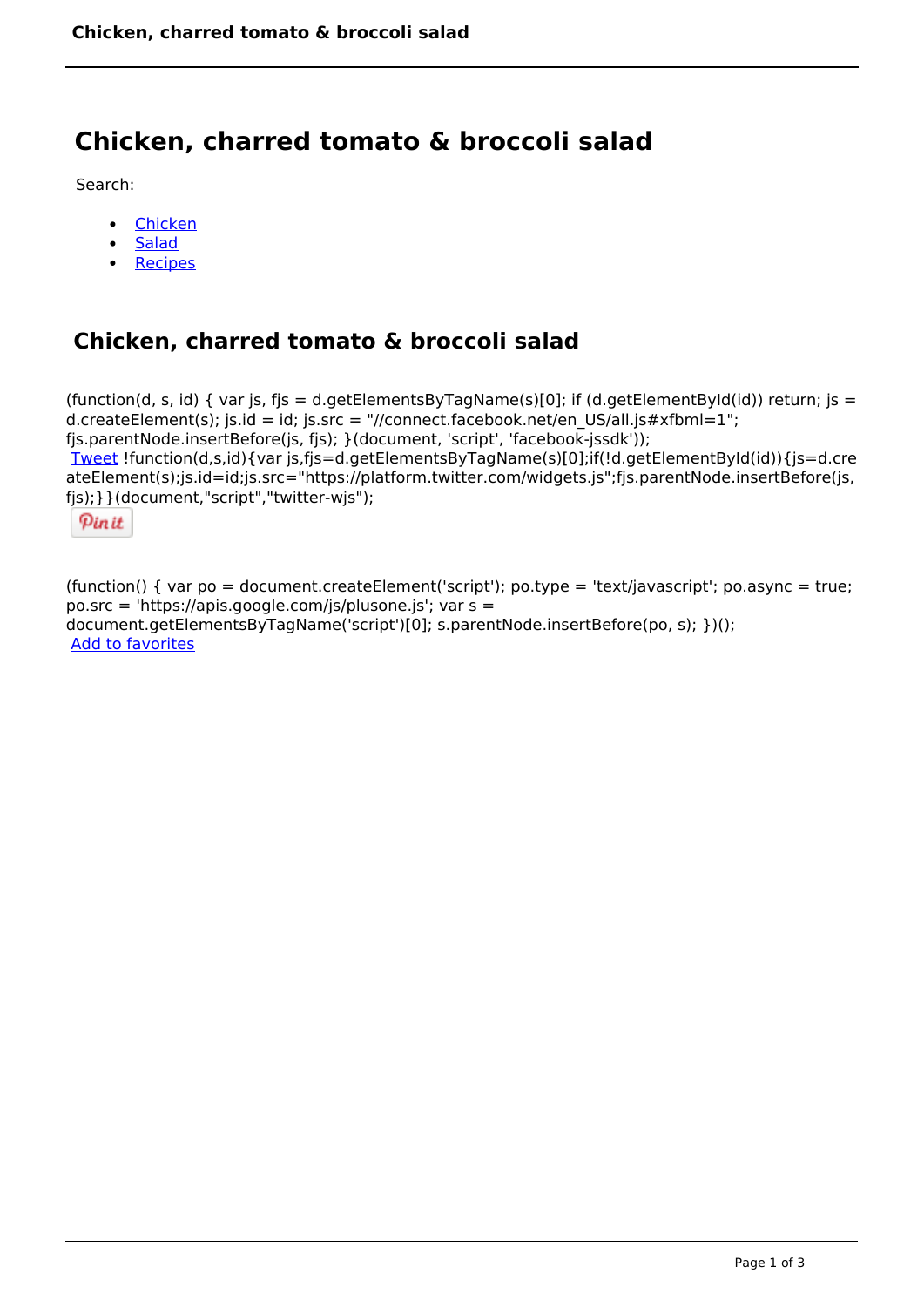### **Chicken, charred tomato & broccoli salad**



Rate this recipe

2 people are cooking this [Count me in](https://www.naturalhealthmag.com.au/flag/flag/favorites/670?destination=printpdf%2F670&token=11769e3f24266af6c1ccf6caa5225c61)

This simple but substantial main course salad gets its goodness from smoky skillet-blackened tomatoes and a dressing prepared right in the pan – maximising all the flavour from the tomatoes.

#### **Ingredients** (serves 6)

- 680 g boneless, free range skinless chicken breasts
- 4 cups broccoli florets
- 680 g medium tomatoes
- 2 tsp plus 3 tbsp extra-virgin olive oil, divided
- $\cdot$   $\frac{1}{2}$  tsp chilli powder
- $\cdot$   $\frac{1}{4}$  cup lemon juice
- Salt and pepper, to taste

#### **Method**

Place [chicken](http://www.naturalhealthmag.com.au/nourish/chicken) in a skillet or saucepan and add enough water to cover; bring to a simmer over high heat. Cover, reduce heat and simmer gently until the chicken is cooked through and no longer pink in the middle, 10 to 12 minutes. Transfer to a cutting board. When cool enough to handle, shred with two forks into bite-size pieces.

Bring a large pot of water to boil, add broccoli and cook until tender, three to five minutes. Drain and